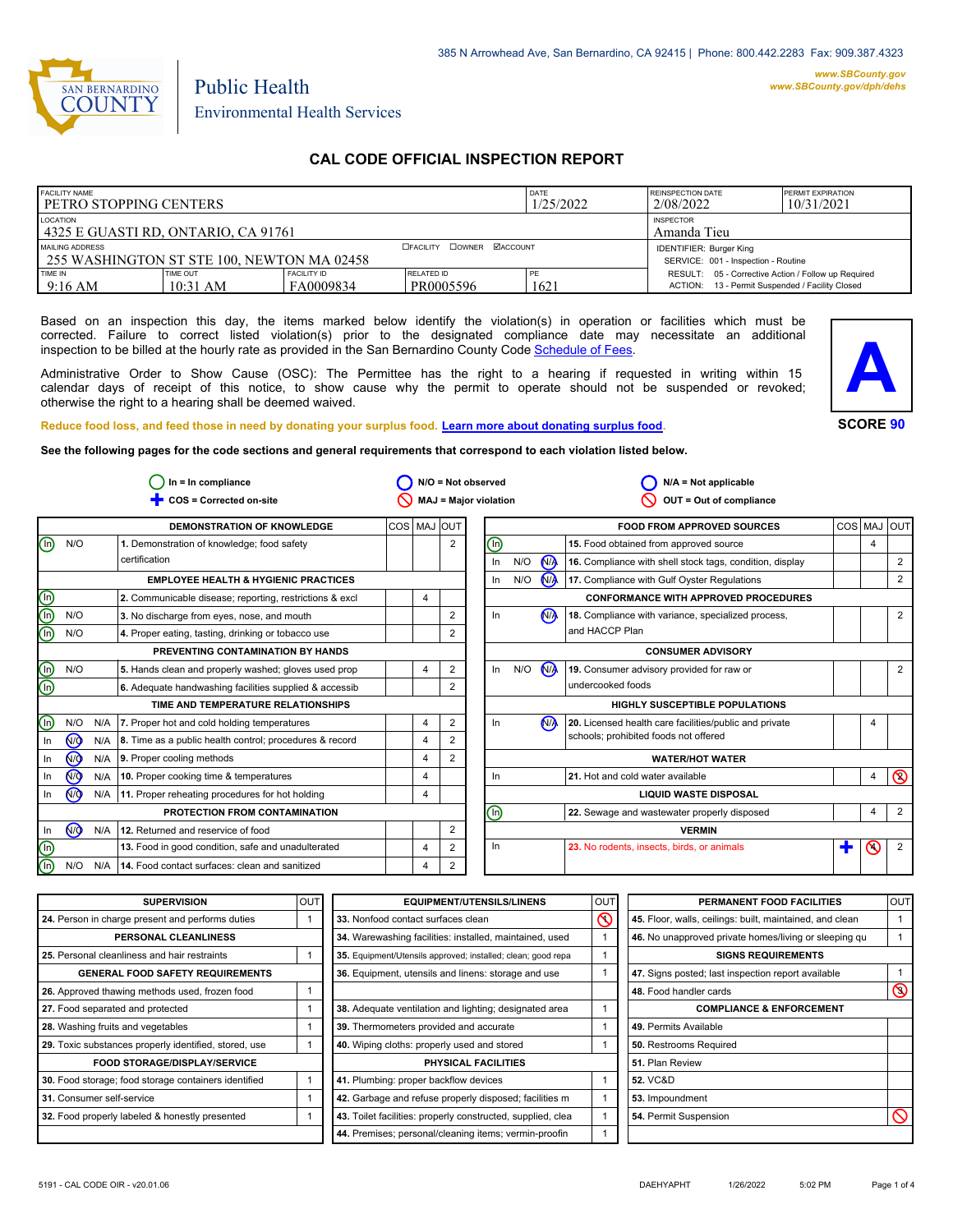

Environmental Health Services

Public Health

## **CAL CODE OFFICIAL INSPECTION REPORT**

| <b>FACILITY NAME</b>                                  | DATE                               |
|-------------------------------------------------------|------------------------------------|
| <b>PETRO STOPPING CENTERS</b>                         | /25/2022                           |
| LOCATION<br>4325 E GUASTI RD.<br>CA 91761<br>ONTARIO, | <b>INSPECTOR</b><br>Tieu<br>Amanda |

## **54. PERMIT SUSPENSION**

| <b>POINTS</b> | Compliance date not specified |  |  |  |  |
|---------------|-------------------------------|--|--|--|--|
|               | Not In Compliance             |  |  |  |  |
|               | Violation Reference - HSC -   |  |  |  |  |
|               | 114409, 114405                |  |  |  |  |

**Inspector Comments:** The health permit for the facility is hereby suspended at this time due to evidence of active rodent infestation within the facility.

Facility must remain closed for at minimum 24 hours.

A billable re-reinspection is required to reinstate the health permit and reopen the facility. If the facility is found to be non-compliant upon the reinspection, a billable re-reinspection is required.

Contact San Bernardino County Environmental Health Services at 1-800-442-2283 to schedule a billable re-reinspection.

\*NOTE:

A supervisory review will be scheduled with the facility via phone call on1/26/2022.

For more details, please contact San Bernardino County Environmental Health Services at 1-800-442-2283.

**Violation Description:** If an imminent health hazard is found, an enforcement officer may temporarily suspend the permit and order the food facility immediately closed. (114409, 114405)

## **23. NO RODENTS, INSECTS, BIRDS, OR ANIMALS <b> 23. NO RODENTS, MAJOR**



**Violation Description:** Food facility shall be kept free of vermin: rodents (rats, mice), cockroaches, flies. (114259.1, 114259.4, 114259.5) Live animals are not allowed in a food facility unless, food employees with service animals may handle or care for their service animal if they wash their hands as required or persons who are licensed pursuant to Chapter 11.5 of Division 3 of the Business and Professions Code. (114259.4, 114259.5)

**More Information: [https://youtu.be/1yuxW\\_p9Bxs](https://youtu.be/1yuxW_p9Bxs)**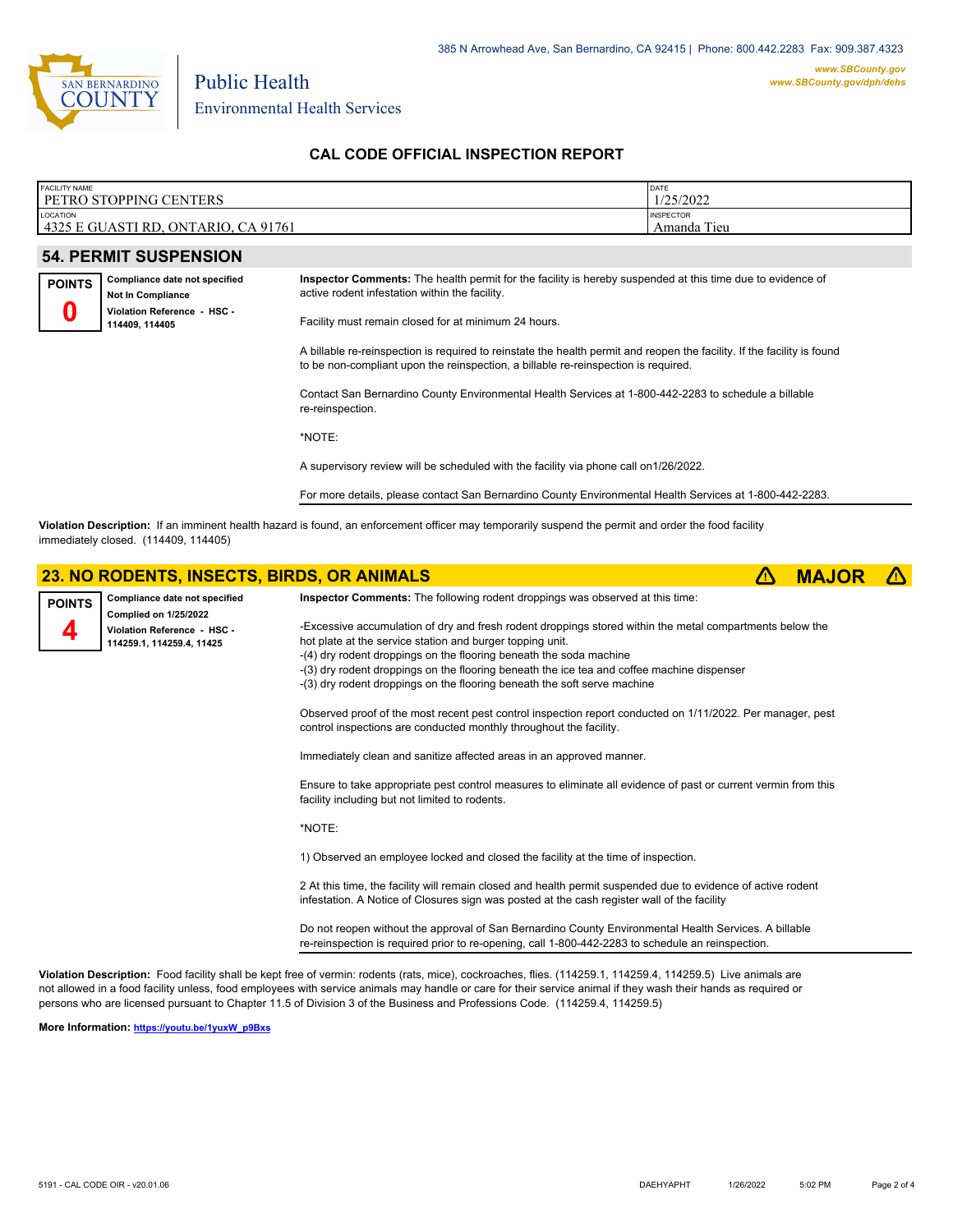

**POINTS 2**

Environmental Health Services

## **CAL CODE OFFICIAL INSPECTION REPORT**

| <b>FACILITY NAME</b>                    | DATE             |
|-----------------------------------------|------------------|
| <b>I PETRO STOPPING CENTERS</b>         | 1/25/2022        |
| <b>LOCATION</b>                         | <b>INSPECTOR</b> |
| 4325 E GUASTI RD, ONTARIO, CA 91761     | Amanda Tieu      |
| <b>21. HOT AND COLD WATER AVAILABLE</b> |                  |

**113953(c), 114099.2(b)**

| Compliance date not specified | <b>Inspector Comments:</b> Observed the following maximum hot water temperatures: |
|-------------------------------|-----------------------------------------------------------------------------------|
| <b>Not In Compliance</b>      |                                                                                   |
| Violation Reference - HSC -   | -Mop sink: $116 F$                                                                |

Public Health

-Mop sink: 116 F -Food Preparation sink: 106 F

Ensure an adequate, protected, pressurized, potable supply of hot water and cold water shall be provided at all times. Maintain the hot water supply for all sinks at a minimum hot water temperature of the following:

-Food Preparation sink: 120 F -Mop sink: 120 F

\*NOTE:

A follow up inspection will be conducted on or after 2/1/2022 to verify compliance.

Failure to comply may result in future billable follow up inspections.

**Violation Description:** An adequate, protected, pressurized, potable supply of hot water and cold water shall be provided at all times. (113953(c), 114099.2(b) 114101(a), 114189, 114192, 114192.1, 114195)

## **33. NONFOOD-CONTACT SURFACES CLEAN**

| <b>POINTS</b> | Compliance date not specified                                         | <b>Inspector Comments:</b> The following was observed:                                                                                                                                                   |
|---------------|-----------------------------------------------------------------------|----------------------------------------------------------------------------------------------------------------------------------------------------------------------------------------------------------|
|               | <b>Not In Compliance</b><br>Violation Reference - HSC -<br>114115 (c) | -Excessive grease and food debris accumulation within the metal compartment below the burger topping unit<br>-Excessive grease accumulation on the filters beneath the ventilation hood above the fryers |
|               |                                                                       | Immediately clean and sanitize the above items. Ensure all nonfood contact surfaces of utensils and<br>equipment are maintained clean.                                                                   |

**Violation Description:** All nonfood contact surfaces of utensils and equipment shall be clean. (114115 (c))

#### **48. FOOD HANDLER CERTIFICATION**

| <b>POINTS</b> | Compliance date not specified                                       | Inspector Comments: Notes: Food worker cards SHALL be issued by San Bernardino County to be valid.                                                                                                                                                                                                                                                                                                                                                                                                                                                                                              |
|---------------|---------------------------------------------------------------------|-------------------------------------------------------------------------------------------------------------------------------------------------------------------------------------------------------------------------------------------------------------------------------------------------------------------------------------------------------------------------------------------------------------------------------------------------------------------------------------------------------------------------------------------------------------------------------------------------|
| 3             | <b>Not In Compliance</b><br>Violation Reference - SBCC -<br>33.0409 | Observed (1) one employee without a valid and/or current San Bernardino County food worker card.                                                                                                                                                                                                                                                                                                                                                                                                                                                                                                |
|               |                                                                     | Provide a current valid San Bernardino County Food Worker Card for this/these employee(s) within 14 days. A<br>Missing Food Handler Cards- Inspector Handout was explained and left with the person in charge during the<br>time of this inspection. Complete and return the completed handout and copies of all cards/certifications to<br>San Bernardino County Environmental Health Services department by email to sbcfoodworker@gmail.com or<br>by mail or fax to 909-387-4323. Failure to comply 100% will result in a charged re-inspection of \$122.50<br>minimum to verify compliance. |

**Violation Description:** This facility is currently in violation with the food handler certification requirement for San Bernardino County, which states all food handlers must obtain a valid food handler certificate within fourteen (14) days of employment (33.0410, 33.044). Failure to provide proof of food handler certification within fourteen (14) days will result in unannounced billable (at our current hourly rate) re-inspections to verify compliance.

This facility operator must complete the 'Missing Food Handler' form provided by the inspector and email an electronic copy (scans or photos are ok as long as they are readableto sbcfoodworker@gmail.com

**More Information: [http://www.sbcounty.gov/dph/dehs/Depts/EnvironmentalHealth/FIRST/food\\_worker\\_training.aspx](http://www.sbcounty.gov/dph/dehs/Depts/EnvironmentalHealth/FIRST/food_worker_training.aspx)**